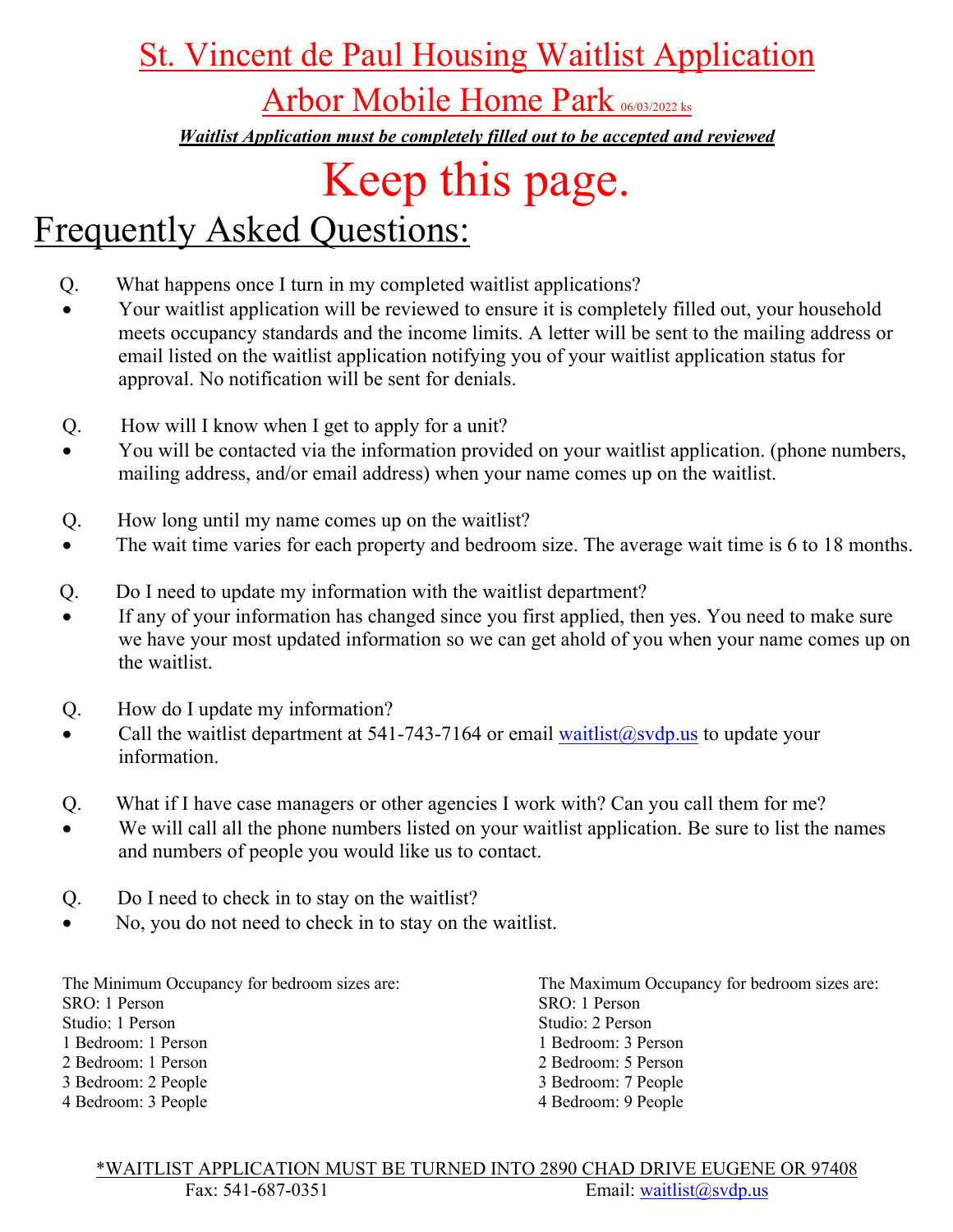Arbor Mobile Home Park 06/03/2022 ks

*Waitlist Application must be completely filled out to be accepted and reviewed*

# This page is intentionally left blank

\*WAITLIST APPLICATION MUST BE TURNED INTO 2890 CHAD DRIVE EUGENE OR 97408 Fax: 541-687-0351 Email: waitlist@svdp.us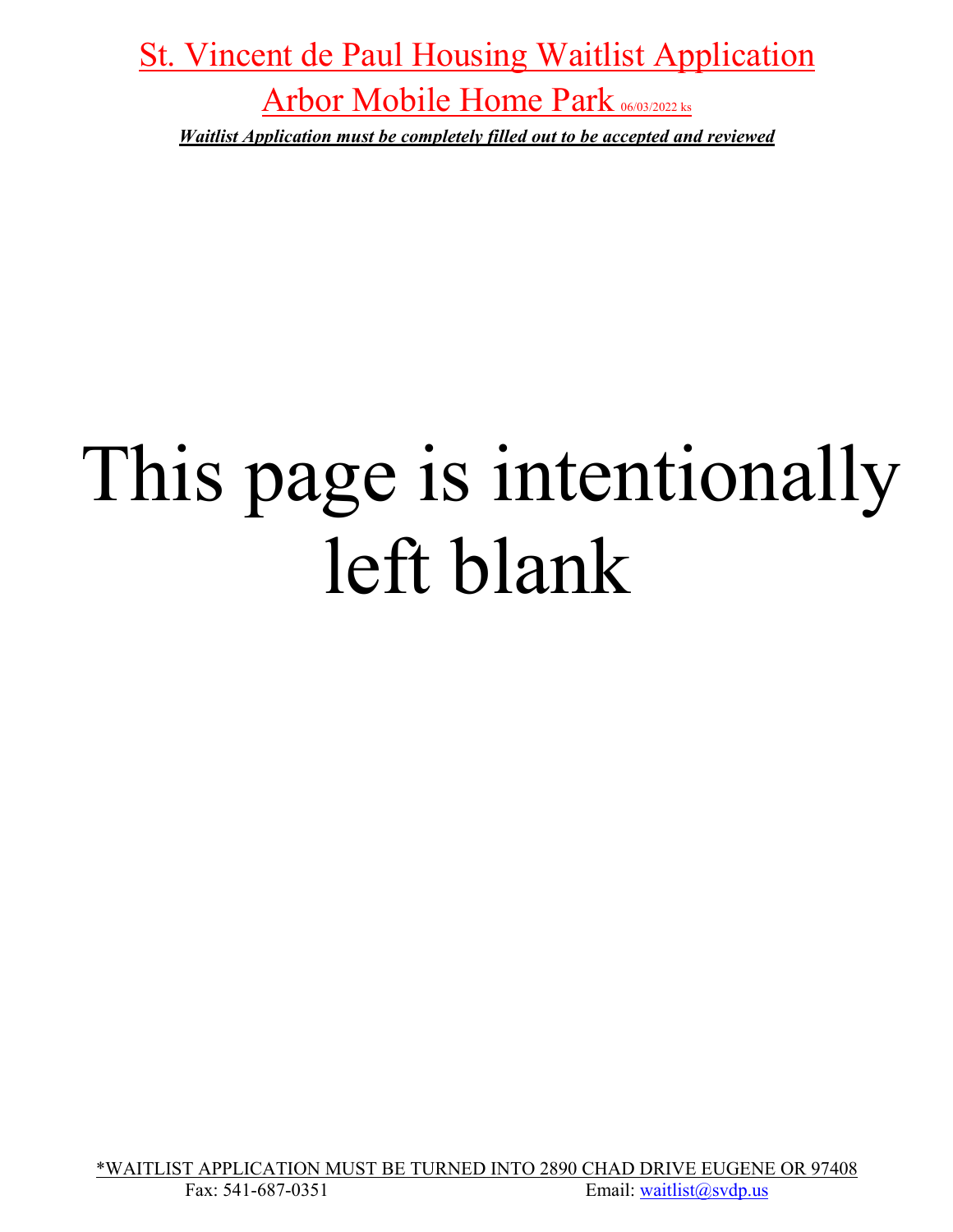#### Arbor Mobile Home Park 06/03/2022 ks

*Waitlist Application must be completely filled out to be accepted and reviewed*

1 Bedroom: 1 Person 1 Bedroom: 3 Person 2 Bedroom: 1 Person 2 Bedroom: 5 Person 3 Bedroom: 2 People 3 Bedroom: 7 People

The Minimum Occupancy for bedroom sizes are: The Maximum Occupancy for bedroom sizes are:

Page **1** of **4**

Please mark the box next to the properties and bedroom sizes you are interested in.

If you do not see the property or bedroom size you want, that waitlist is not open at this time.

|                                                     |       |                 |                                         | <b>OFFICE</b> |
|-----------------------------------------------------|-------|-----------------|-----------------------------------------|---------------|
|                                                     |       | <b>BEDROOM</b>  |                                         | <b>USE</b>    |
| <b>PROPERTY INFO</b><br>Rents are subject to change |       | <b>SIZE</b>     | Mark an 'X' by the<br>one(s) you choose | <b>ONLY</b>   |
|                                                     |       |                 |                                         |               |
| Arbor Mobile Home Park *                            | \$789 |                 |                                         | Approved      |
| 6415 N.E. Killingsworth St.                         |       |                 |                                         |               |
| Portland OR 97218                                   |       | 1               |                                         | Denied        |
| Arbor Mobile Home Park *                            | \$950 |                 |                                         | Approved      |
| 6415 N.E. Killingsworth St.<br>Portland OR 97218    |       | $\mathfrak{p}$  |                                         | Denied        |
| Arbor Mobile Home Park *                            | \$504 |                 |                                         | Approved      |
| 6415 N.E. Killingsworth St.<br>Portland OR 97218    |       | <b>RV Space</b> |                                         | Denied        |

\*=Tenant pays all utilities (Water, Sewer, Gas (if applicable), Garbage and Electric)

No\* = Tenant pays Electric and Gas (if applicable)

**Waitlists have maximum capacity limits; applications received after capacity is reached will be rejected and denied.** 

**Waitlist applications are evaluated for list capacity, completeness, occupancy, student status and income.**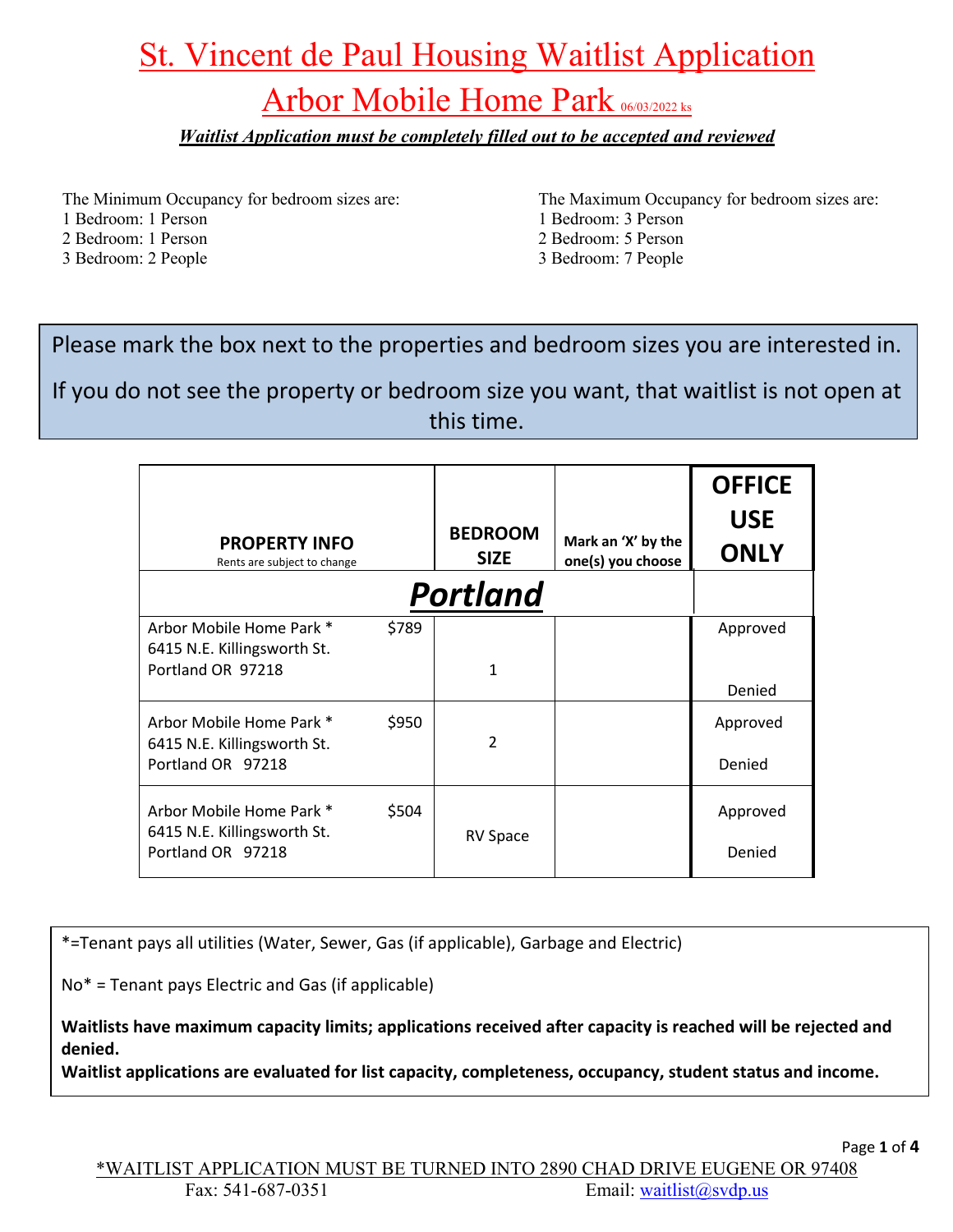#### Arbor Mobile Home Park 06/03/2022 ks

*Waitlist Application must be completely filled out to be accepted and reviewed*

| First                                                                                                         |        | Last        |       |     |
|---------------------------------------------------------------------------------------------------------------|--------|-------------|-------|-----|
| Mailing Address: 1999 Mailing Address: 1999 Mailing Address: 1999 Mailing Address: 1999 Mailing Address: 1999 |        |             |       |     |
|                                                                                                               | Street | <b>City</b> | State | Zip |
| Is it ok to leave a detailed message at the below contacts? YES NO                                            |        |             |       |     |
|                                                                                                               |        |             |       |     |
| Case Manager: 1997                                                                                            |        |             |       |     |
|                                                                                                               |        |             |       |     |
|                                                                                                               |        |             |       |     |
|                                                                                                               |        |             |       |     |

| <b>RACE CODES:</b>                  | <b>ETHNICITY CODES:</b>                  |
|-------------------------------------|------------------------------------------|
| White $= 1$                         | Hispanic or Latino $= 1$                 |
| Black/African American $= 2$        | Not Hispanic or Latino $= 2$             |
| American Indian/Alaska Native $=$ 3 |                                          |
| Asian $=$ 4                         | Not Disclosed/Missing Information $= ND$ |
|                                     |                                          |

 **Native Hawaiian/Other Pacific Islander = 5**

Г

|    | <b>Full Legal Name</b> | Relationship<br>to Head of<br>Household | Age | <b>Sex</b><br>(M or<br>$\bf{F}$ | Race<br>(see<br>above) | Ethnicity<br>(see<br>above) | <b>Gross</b><br><b>Monthly</b><br><b>Income</b><br>Amount |
|----|------------------------|-----------------------------------------|-----|---------------------------------|------------------------|-----------------------------|-----------------------------------------------------------|
| 1) |                        | <b>SELF</b>                             |     |                                 |                        |                             | \$<br>Monthly                                             |
| 2) |                        |                                         |     |                                 |                        |                             | \$<br>Monthly                                             |
| 3) |                        |                                         |     |                                 |                        |                             | \$<br>Monthly                                             |
| 4) |                        |                                         |     |                                 |                        |                             | \$<br>Monthly                                             |
| 5) |                        |                                         |     |                                 |                        |                             | \$<br>Monthly                                             |
| 6) |                        |                                         |     |                                 |                        |                             | $\mathbb{S}$<br>Monthly                                   |
| 7) |                        |                                         |     |                                 |                        |                             | \$<br>Monthly                                             |

Page **2** of **4**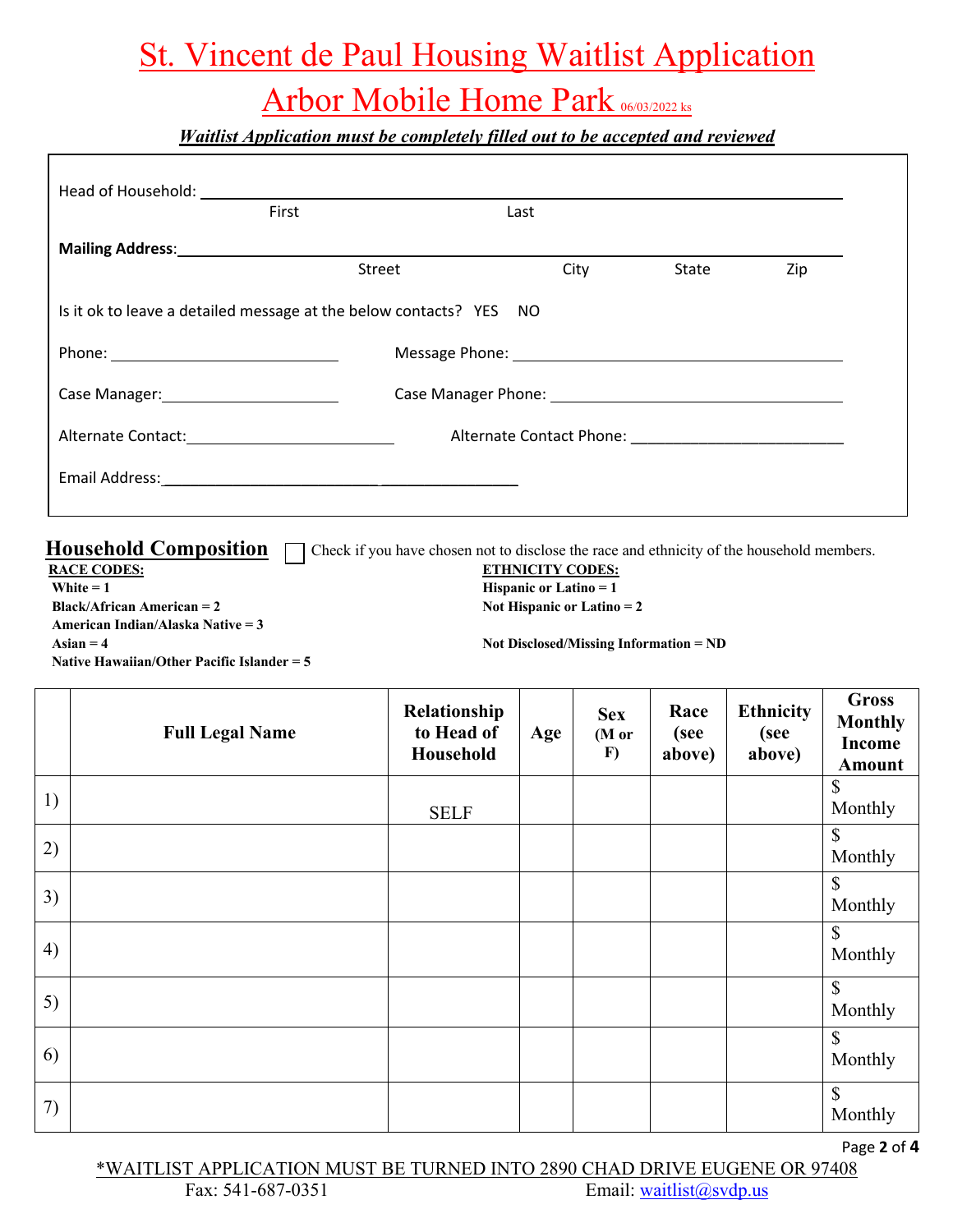Arbor Mobile Home Park 06/03/2022 ks

*Waitlist Application must be completely filled out to be accepted and reviewed*

| Has anyone that is going to be living the unit, ever lived in St. Vincent de Paul Housing before? $\Box$ Yes<br>  No<br>If yes, where (property name and unit) and when (year)?<br><u>If yes</u> , where (property name and unit) and when (year)? |
|----------------------------------------------------------------------------------------------------------------------------------------------------------------------------------------------------------------------------------------------------|
| List Head of Household: New York Channels and School and School and School and School and School and School and School and School and School and School and School and School and School and School and School and School and                      |
| List all household members that were 17 years or older:<br><u>List</u> and household members that were 17 years or older:                                                                                                                          |
| Please list any special needs your household may require in our housing (example: bars in the bathroom, ramps,                                                                                                                                     |
|                                                                                                                                                                                                                                                    |
|                                                                                                                                                                                                                                                    |
|                                                                                                                                                                                                                                                    |
|                                                                                                                                                                                                                                                    |

I/we certify that the information given to St. Vincent de Paul on the household composition, student status, household income, & assets is accurate and complete to the best of my/our knowledge and belief. It is further understood I/we must immediately report any changes in household composition to St. Vincent de Paul. It is understood and agreed that failure to report changes and/or submitting false statements of information is grounds for denial of housing and/or eviction.

BY SIGNING BELOW I/WE CERTIFY THAT ALL INFORMATION CONTAINED HEREIN IS TRUE AND CORRECT TO THE BEST OF MY/OUR KNOWLEDGE.

| Signature of Applicant                                      | Printed Name of Applicant                                                                                                                                                                                                                                                                       | Date        |
|-------------------------------------------------------------|-------------------------------------------------------------------------------------------------------------------------------------------------------------------------------------------------------------------------------------------------------------------------------------------------|-------------|
| Signature of Applicant                                      | Printed Name of Applicant                                                                                                                                                                                                                                                                       | Date        |
|                                                             |                                                                                                                                                                                                                                                                                                 |             |
|                                                             | The person named below has been designated to coordinate compliance with the nondiscrimination requirements contained in the Department of                                                                                                                                                      |             |
| Name: Ilse E.                                               | Housing and Urban Development's regulations implementing Section 504 (24 CFR Part 8 dated June 2, 1988)<br>Voice: 541-687-5820                                                                                                                                                                  |             |
| Address: 2890 Chad Drive / P.O. Box 24608 Eugene, OR. 97402 | TTY: 711                                                                                                                                                                                                                                                                                        |             |
|                                                             | St. Vincent de Paul does not discriminate against any person on the basis of race, color, religion, sex, disability status, familiar status, national origin<br>or marital status in the admission or access to, or treatment or employment in, its federally assisted programs and activities. |             |
|                                                             | *WAITLIST APPLICATION MUST BE TURNED INTO 2890 CHAD DRIVE EUGENE OR 97408                                                                                                                                                                                                                       | Page 3 of 4 |